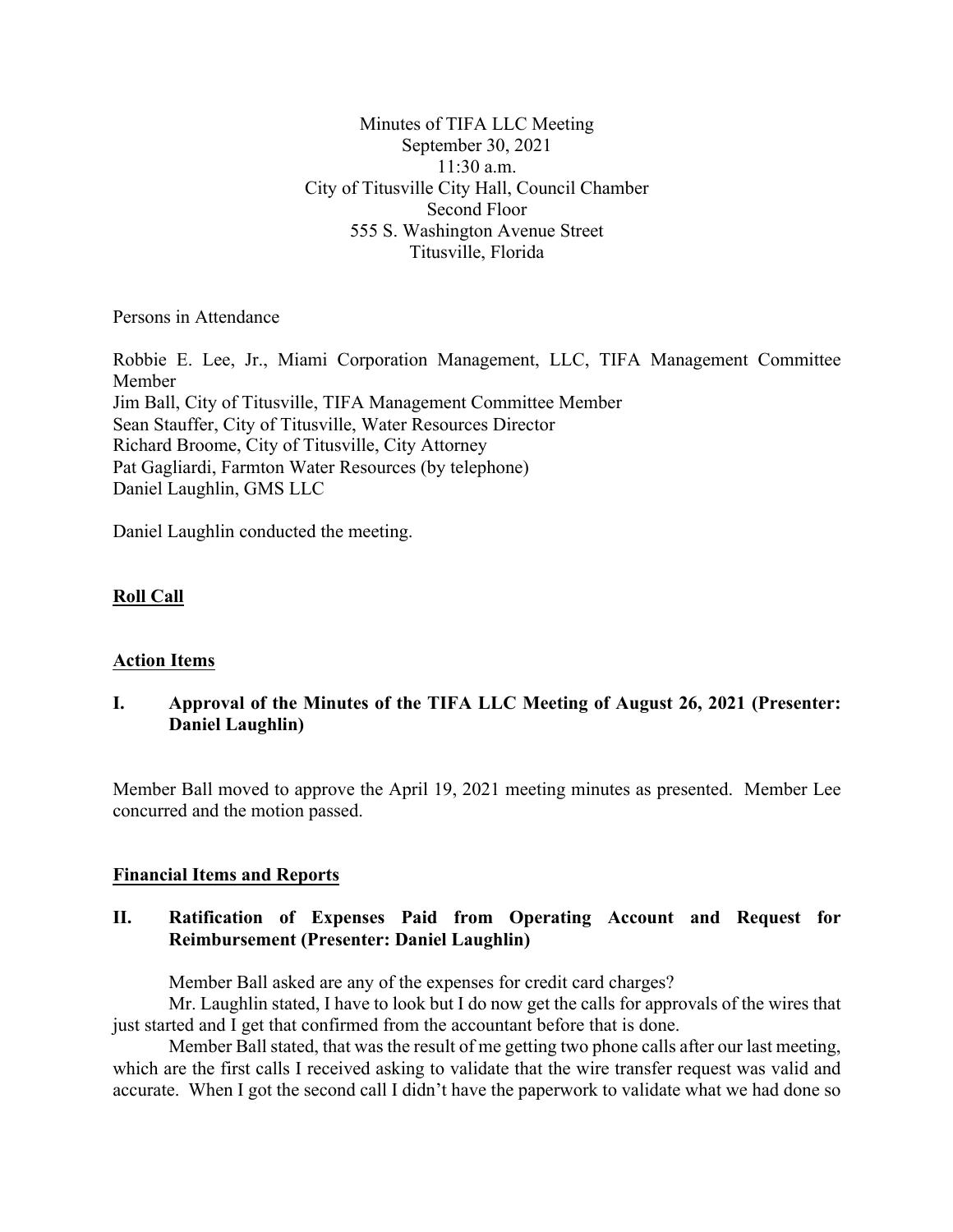I sent them to you. In reviewing the accounting procedures it is very clear that they would call either Mike Brown or James Ball to verify and presumably Mike Brown was getting all those calls.

Ms. Gagliardi stated, the only authorized signers on the main account are the managers and the alternate managers. Then we have a separate operating account for \$25,000 that GMS is able to sign checks and make wire transfers on in order to pay the bills and they have limits up to \$5,000 for an individual check and the account never has more than \$25,000 in it. Each month we reimburse that imprest account so they can continue paying the bills on behalf of TIFA. Each month they give us a listing of what they have paid then we reimburse that account. You are correct Mike Brown always received the phone calls to confirm those wires but because Mike Brown was no longer a signer I think they took the first person on the list, but if you prefer that Robbie get those calls as Mike did in the past I can talk to Northern and make sure that he is the priority person to call, but if they can't reach him they will call you. That is a fraud prevention measure to make sure we sent those wire instructions in and not somebody else.

Member Ball stated, I don't object to getting called it is that I was surprised by it and I should have known I could possibly get called. I reviewed the TIFA accounting procedures that Sean provided to me in May 2016 and reviewed them at the time and thought this is a good set of checks and balances. I have no problem with that but I am going to ask that I be provided a hard copy of any documentation of a wire transfer request so that I have it because I had nothing to go back to verify it. These imprest fund approvals that we do for reimbursements are for expenses that have already been incurred and we are ratifying that these were correct charges against the various line items in the TIFA budget.

Ms. Gagliardi stated, they have been incurred and been paid. You are approving the transfer to reimburse that account. We see it ahead of time so we have already reviewed it before it appears in the minutes. You are confirming that you are okay with making the transfer to reimburse that account. GMS receives the calls confirming any wires done on the operating account.

Member Ball asked where do we see the credit card expenses?

Ms. Gagliardi stated, not on this statement. It was a timing issue and didn't appear on the statement this month.

Member Ball asked it is simply the entire amount paid for the entire credit card liability for that month? The statement that GMS would receive from the credit card charges would be a list of eight or ten items or however many items they paid with the credit card.

Member Ball moved to ratify the expenses paid from the operating account and request for reimbursement in the amount of \$7,884.25. Member Lee concurred and the motion passed.

### **Staff Reports/Informational Items**

### **III. Discussion of Credit Card Payments**

Mr. Laughlin stated, GMS is removing the fees of \$273 from their invoice and will cover that cost. When there is no credit card balance a statement is not sent. June was the first time there was a balance for the year and that was at the same time our Central Florida office had moved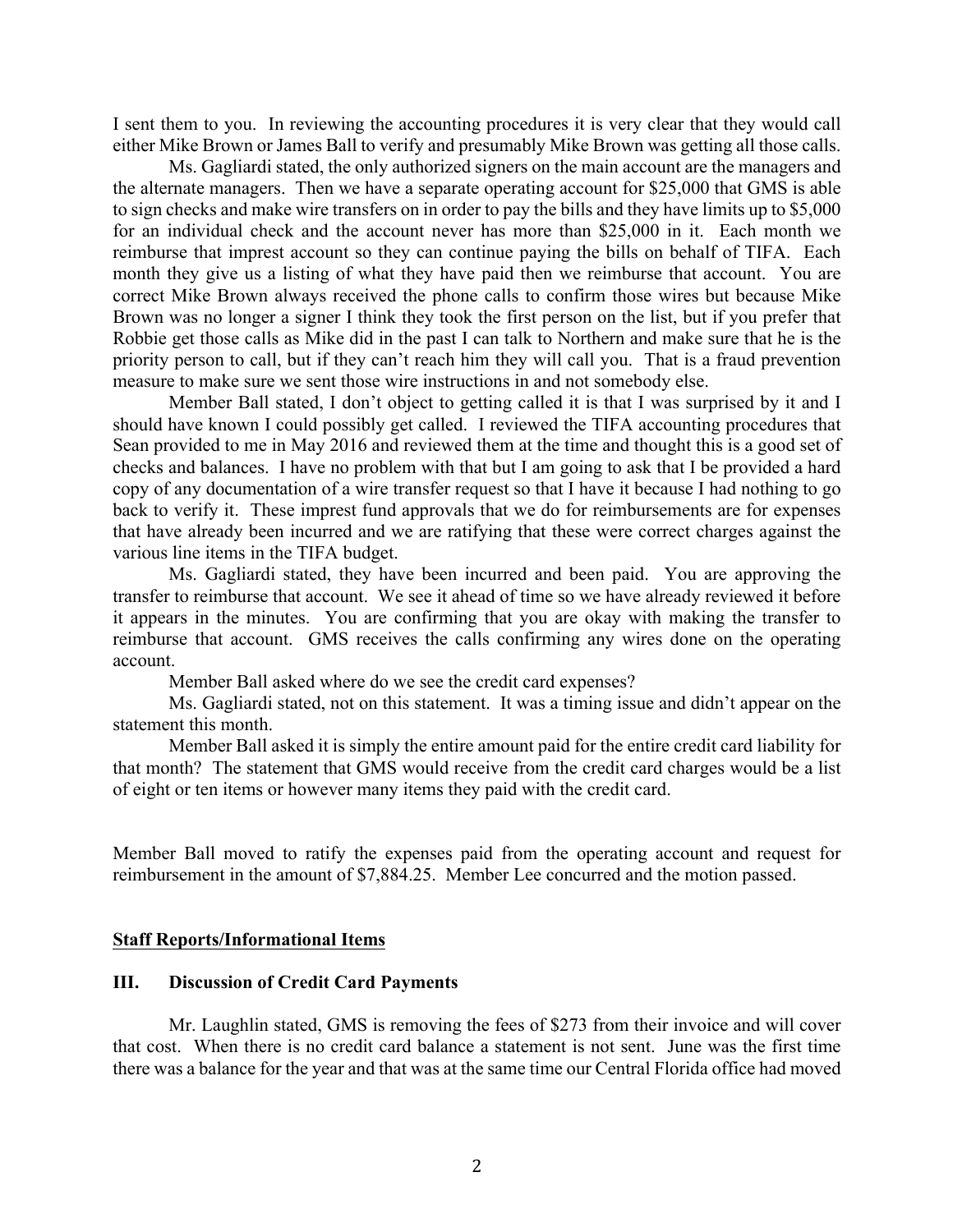and did not receive that statement and we sent a wire transfer that was not reflected on the next billing, but that has now been straightened out.

Member Ball stated, this has all occurred because I got a letter at my home residence dated September  $1<sup>st</sup>$  from cardmember services saying our credit limit on account ending 7098 and then there was a different reference number down below, account ending 9324 and that our credit limit was being reduced because of a current delinquency.

Mr. Laughlin stated, we are all paid and we are in a good state. We had sent another wire on August  $24<sup>th</sup>$  to them, which is the one they ended up calling me on and I confirmed that to go through. I talked to our accountant and found out the series of events and spoke with Northern Trust and asked why the other wires were never sent and they said because they didn't have an authorized user to call as the authorized signers were being updated. I approved that wire which paid it down. GMS paid the \$273 late fee.

Member Ball asked that was for late fees and interest?

Mr. Laughlin stated, yes.

Member Ball asked what is the interest on that card?

Mr. Laughlin stated, I will have to find out.

Member Ball stated, I would like to know what interest we are incurring on credit card debt and why we have to incur any credit card debt.

Mr. Laughlin stated, typically we pay it off every month so there is no interest, but GMS is not authorized to get anything from the credit card company because I had tried to receive the statement when we hadn't gotten it. I am not privy to any of the information.

Member Ball asked who receives the statements?

Mr. Laughlin stated, the statements are sent to our office directly, it is set up to be sent to the Central Florida Office.

Member Ball stated, I thought you just said that GMS doesn't receive any information.

Mr. Laughlin stated, I had called them to get it and they said I wasn't authorized to receive it. I believe it is now set up to send the statements to the Central Florida office.

Ms. Gagliardi stated, the cardholders are the authorized people to speak with the bank, but we also have the overall arching relationship with Northern Trust so that we are able to give them that information as well, but GMS does not have that authority to change address, they have to either go to the city or to us, again, as a control feature. Daniel, are they being sent to Katie in Orlando or are they being sent to you in St. Augustine?

Mr. Laughlin stated, they are being sent to Katie.

Member Ball stated, I get notified on any of my personal or business credit cards by email that their statements are electronically available. Why are we relying on mail, hard mail, going to GMS for them to know what the credit card amount is due? Why wouldn't they be getting an electronic notification on the day the statement is issued?

Ms. Gagliardi stated, we will have to look at that. The credit cards are done by a company called Elan, we have contact with Northern Trust but the credit card companies go through Elan. I will have to check but if we want to get online access it might be that the city would have to get the online access and that we have to see if we can get GMS access online. I can look into that.

Member Ball stated, I would like to review how we could ensure this doesn't happen again. No. 1, I have a broader question about why we need credit charges at all. I understand if you pay it off every month you don't incur any interest so you can say the cost is whatever the annual fee is for a credit card. I looked at these accounting procedures under credit cards that says TIFA will maintain one credit card account through Northern Trust Bank. There are two credit card numbers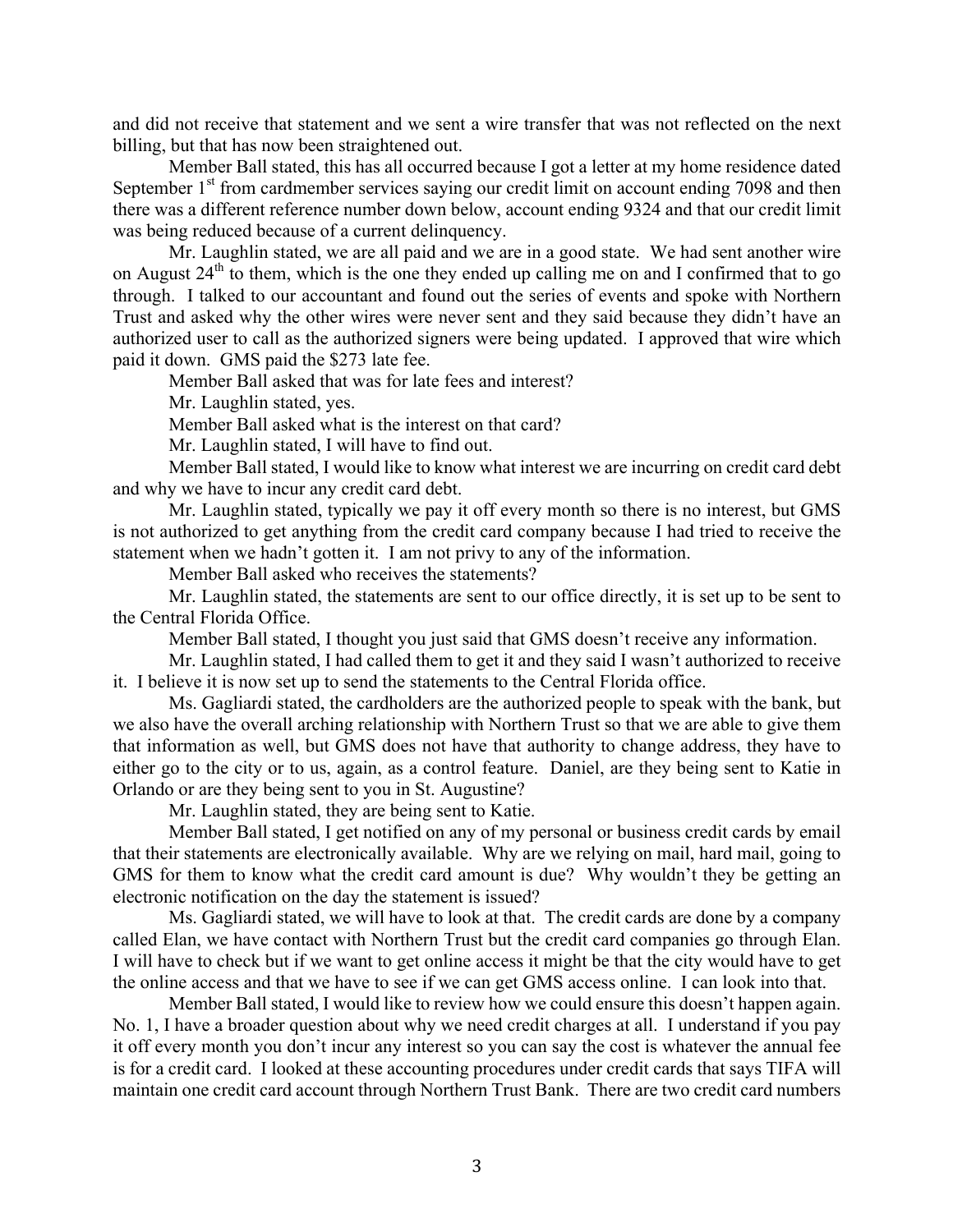or two accounts referenced in this letter I received, 7084 is the ending four number and 9324. The procedures that Sean gave me said, one card will be issued to the city manager as required by Northern Trust. I think one was issued to me.

Mr. Stauffer stated, yes.

Member Ball stated, and this card will be kept in the TIFA files in Titusville. Two cards will be issued to the city maintenance staff, David Marian and Richard Crum for the purchase of parts as necessary to operate and maintain the area 4 wellfield. The first question Sean asked me was, did I make any charges and I said I have never seen a card, I don't have the card, I don't know where the card is. If it is a card that has my name on it he thinks it is in the drawer in the TIFA files or somewhere.

Mr. Stauffer stated, we have located it.

Member Ball asked why do we need that card? Why would that card be used and what is the credit limit on it?

Ms. Gagliardi stated, the bank requires that an "owner" of the company have the card in order to get employee cards. Miami does not use a corporate credit card in any way, it was something we are not familiar with, but it was something the city requested for ordering or purchasing a part. It is not something that we do here at Miami, but Northern said that an owner is required to hold a card and I know your predecessor also had a card and I believe it was held in the files at the city and that was required in order to get a card for the employees.

Member Ball asked and the only reason to use a credit card is for the purchase of parts or equipment or something that is needed for the city to carry out its obligations under the operating agreement to operate and maintain the wellfield?

Mr. Stauffer stated, that is correct.

Member Ball stated, a reimbursement of those costs is agreed to, but the actual expenditure of the funds, I'm questioning why we have to go through that process at all. Maybe just convenience to have a credit card as long as you pay it?

Mr. Stauffer stated, that was part of it, that we would be able to buy small dollar value items as needed. Very early on when we first were setting up TIFA we had looked at the city using its credit card to purchase then be reimbursed, but the issue with that was those assets would be assets of the city not assets of TIFA, because it would be purchased with city funds.

Member Ball asked Pat, do you have to track that as personal property of TIFA? What is it, just parts? Oh, parts to go on assets of TIFA, I see.

Mr. Stauffer stated, another complication was sales tax, the city pays no sales tax and there is another process that Miami Corp has helped us with where certain things were purchased by the city then we had to go back and file and pay the sales tax on that for TIFA assets. It was a matter of convenience that we chose to have TIFA credit cards.

Member Ball stated, I will be frank, I just don't want to take any personal exposure here and I may not have any I may never have had any, but these guys have my address, they have my name, they have my social security number and I'm just a little uneasy about a process that is not tighter than the one we have. I don't need to have a credit card with my name on it except for it is a requirement. What if we just destroyed that card? My name can be on the account, but the card goes away.

Mr. Laughlin stated, it would probably be the same outcome, I would think.

Ms. Gagliardi stated, your name and social security number is still connected with that account.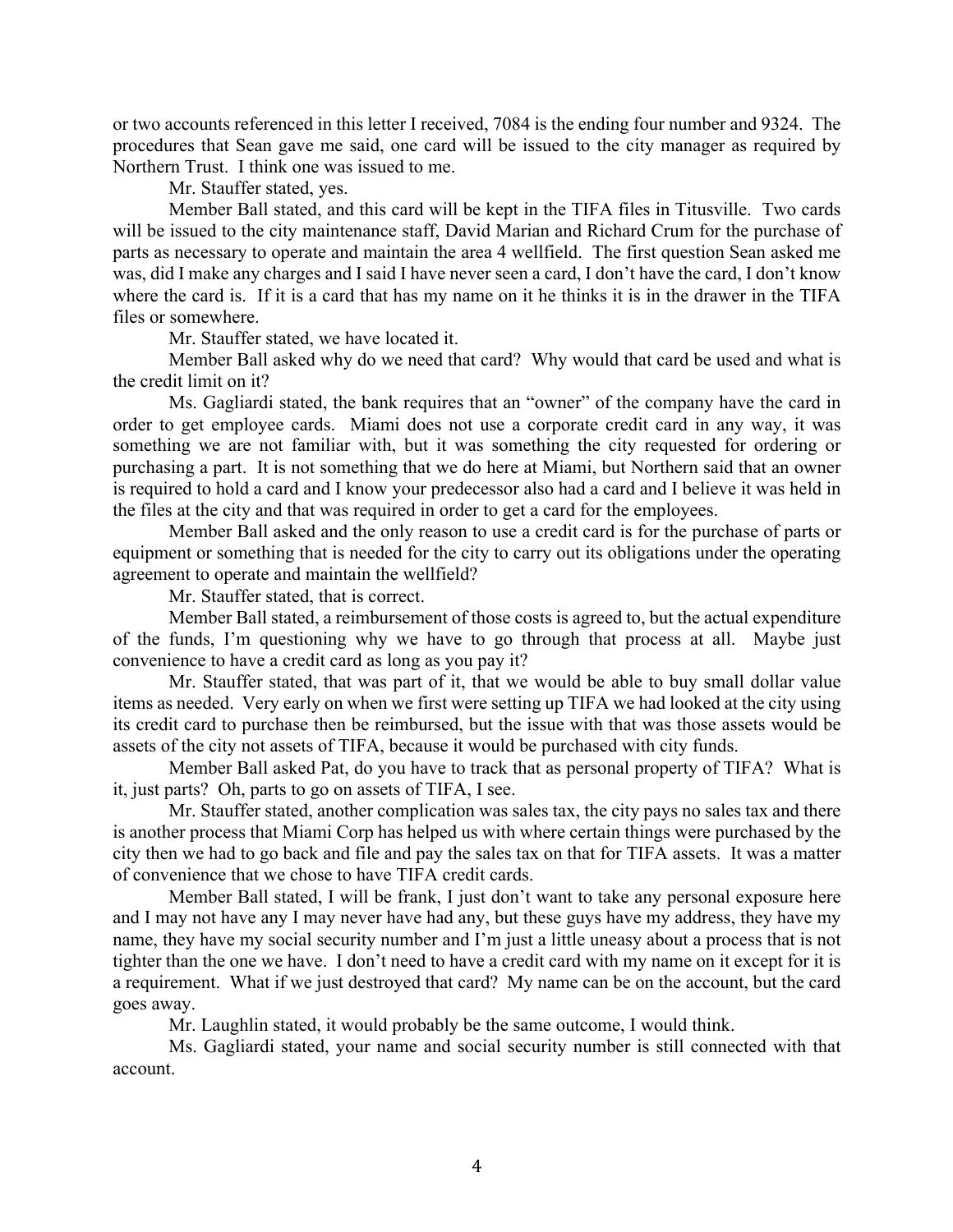Member Ball stated, then I don't have to worry about the one that is locked away in somebody's desk, only whether David Marion or Richard Crum does something incorrect or that GMS doesn't pay the bill for three months.

Mr. Stauffer stated, we can certainly destroy it. It has never been used, neither was it used by your predecessor, nor have you had the opportunity to use it.

Member Ball stated, I don't need it.

Mr. Stauffer stated, or the need to and that covers probably ten years that we have had these.

Member Ball stated, subject to somebody finding a reason not to do that, I'm going to request Sean to do that. Then we only have two cards floating around. Are those individuals names on those cards?

Mr. Stauffer stated, yes, we now have a new superintendent so it is Richard Crum our chief maintenance mechanic and the superintendent is now Gene DeMayo and it is in their names.

Member Ball stated, that probably covers the waterfront of what my concerns were by getting this. Pat, I hope you don't think I'm overreacting to this.

Ms. Gagliardi stated, no, not at all.

Member Ball stated, I think there was obviously a problem in the payment. So, what is the credit limit on that account? I already asked that, somebody is going to investigate it. I see the credit limit on the two cards that the employees have, it doesn't matter what my credit is because I don't want the card, I have never seen the card and I can't think of a reason that anything exceeding the amounts that these two employees have would be necessary that we couldn't handle in a check issued out of the account. Do you have anything else, Pat?

Ms. Gagliardi stated no, I think that covers it.

Member Ball stated, I would request that we look into the item regarding, can we circulate the information necessary by electronic instead of, I don't mind paper statements being received but I think that if we are going to hold GMS' feet to the fire which I guarantee you I will, I think they should get electronic notification.

Ms. Gagliardi stated, I will check into that.

Mr. Laughlin stated, Katie and I will work with you on that.

#### **Test Results of Area 4 Wellfield**

Mr. Stauffer stated, we had total coliform positive on Wells 2 and 409 and that is not a bad bacteria but is a sign of bacteria. The wells are still online and we are resampling and once the results come back we will decide what to do next. What could happen is we could take the wells offline, disinfect them, which means you take bleach and pour it in the well let it sit for a couple hours then pump the well to waste until the residual chlorine goes back down below about 4 ppm and then resample and that takes about five days. Each of those wells would be down for that period of about five days and that includes the disinfection, the flushing as well as the sampling. Whenever you take a well down you have to get two consecutive samples in a row showing they are TC negative.

Member Ball asked which are the two wells

Mr. Stauffer stated, it is WR 2 and 409.

Member Ball asked did the wells that were in the city's other wellfield that resulted in a boil water alert, prior to testing positive for bad stuff did they go through this same process?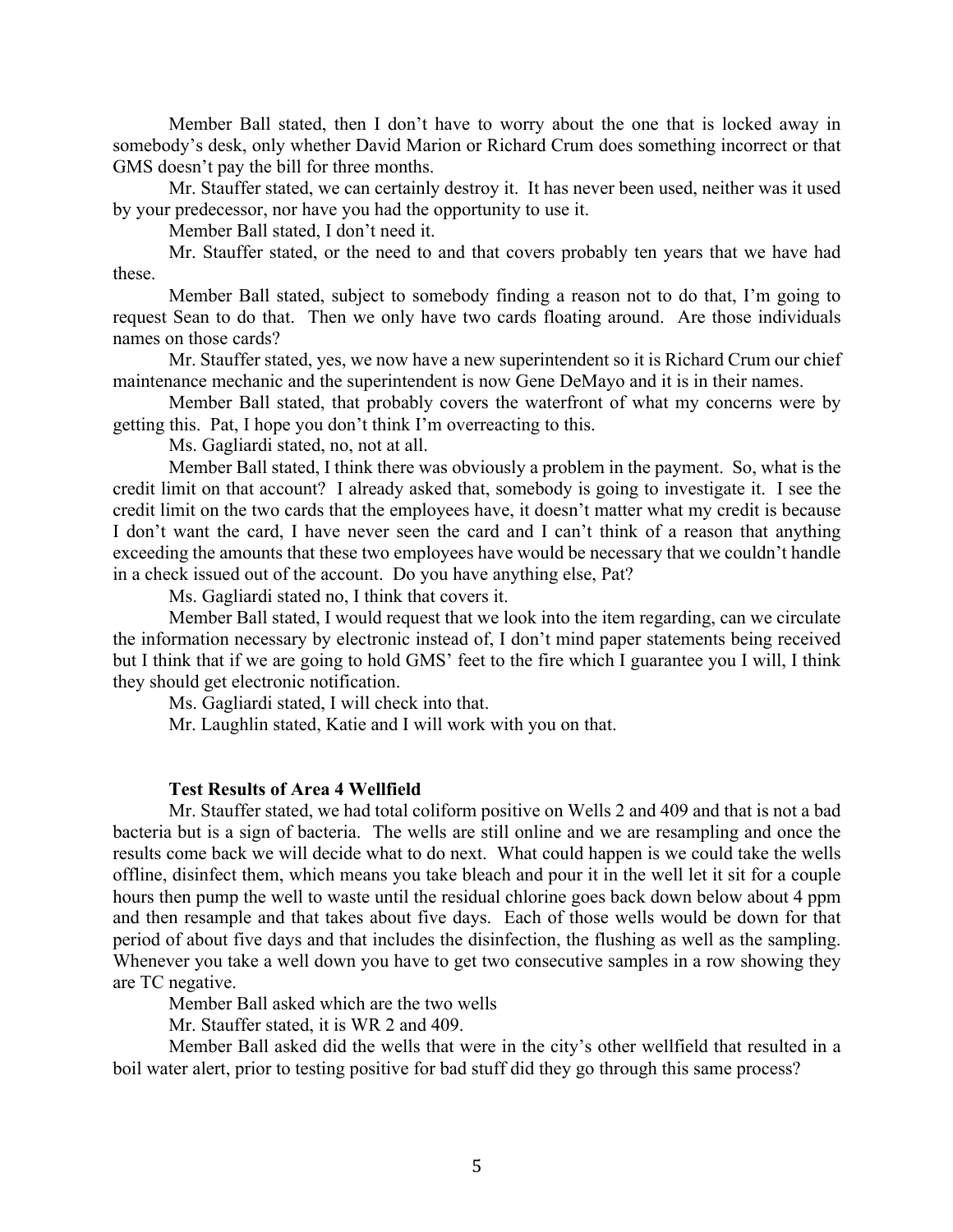Mr. Stauffer stated, no, we hadn't had any bacteria hits for years and when we did have the e-coli, which is the harmful bacteria, that was the first indication that we had of any bacteria at all.

Member Ball asked did we ever determine the source of that?

Mr. Stauffer stated, the original one we found that we had bacteria in one of our tanks of the Area 3 raw water station. All the follow-up tests from Area 4 showed negative immediately.

Member Ball asked is there any clue as to what you think caused this particular reading at our two wells?

Mr. Stauffer stated, I really don't know at this point.

Member Lee asked is this the first time this has happened out there?

Mr. Stauffer stated, yes.

Member Ball stated, the analysis is done by out of house lab, correct.

Mr. Stauffer stated no, this is done by the city's laboratory and we are a NELAP, NELAC certified laboratory in these tests. We have approval from the state that our methods are appropriate.

Member Ball asked where were the samples collected?

Mr. Stauffer stated, there is a sample tap in each of the wells, on the wellhead.

Member Ball asked who does the sampling?

Mr. Stauffer stated, the samples are taken by water production maintenance crews that have been trained in appropriate sampling techniques. We did go through a lengthy training process after the issue we had in August. We have all new sampling gear, all new coolers, we went through all the disinfection processes so we know that our sampling techniques are good.

Member Ball asked that is all to avoid contamination by one of the sample takers by inadvertent contamination of the sample?

Mr. Stauffer stated, that is correct. These are very sensitive tests that we do and it is not unlikely that we get false positives on this and that is why we hurry up and sample right away to get another look because even with the best training you can still end up contaminating a sample.

Member Ball stated, if you get a second sample that tests for total positive your next step is to shut down?

Mr. Stauffer stated, we are going to discuss that, but that is probably what we will do. We will give you a follow-up on that.

Member Lee stated, we are going to be doing some maintenance out there too, mowing the grass that we normally do. Do we want to get a contractor out there to look at some of those roads that may need some work done so we can access during wet times?

Mr. Stauffer stated, staff talks about those on a monthly call and Helen was going to work with you to see what you wanted to do. If you want to get a contractor that would be good. The city has limited equipment as well as limited staff.

Member Lee asked do you have any contractors you have used in the past that you really liked?

Mr. Stauffer stated, the previous road work that had been done at Area 4 had been done by Farmton. I don't think we ever brought a road contractor out there. We don't typically do this kind of work. I don't have a continuing services contract with some folks that could come out and do it.

Member Lee stated, just some good people who could go out and get the job done.

Mr. Stauffer stated, I will ask around and see. The problem is it is a small job and you get in the spot where it is too big to do inhouse and any contractors we use are doing huge projects and wouldn't drive out there. We will ask around and see if there are any local small contractors.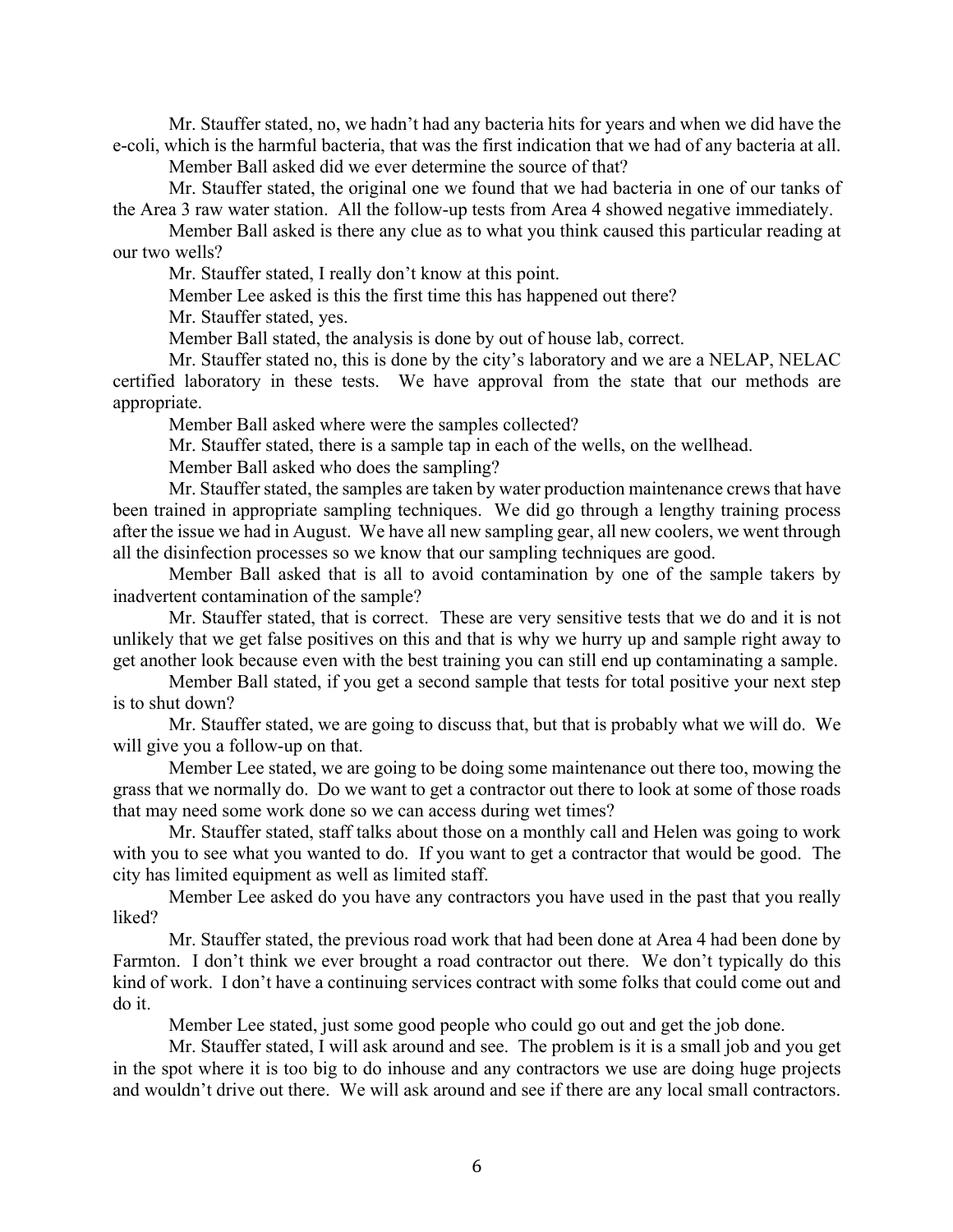#### **Other Business**

Member Ball stated, I have a couple follow-up questions off the TIFA conference call notes I reviewed. It looks like Jim Boyd had requested, it had been a while since he had gotten some data on either water quality analysis, spare parts inventory.

Mr. Stauffer stated, we are going to be getting back to him.

Member Ball stated, water quality analysis is looking at the salinity.

Mr. Stauffer stated, those will be salinity levels, yes.

Member Ball stated, things we tracked really closely for quite a while then you are still tracking it I'm sure but I haven't heard of any problems.

Mr. Stauffer stated, the latest review from Colinas Group showed that the water was still stable and good. There haven't been any issues.

Member Ball stated, we had one problem well in particular, right, that we were tracking.

Mr. Stauffer stated, yes, that was WR8 and we continue to look at that one closer. I'm not exactly sure which results Jim needs but we will find out.

Member Ball stated, you weren't there I guess it was Gene DeMayo.

Mr. Stauffer stated, I was in a training that week but we will circle back with the lab and get those back out. I do know the latest look from Colinas Group was that everything was good.

Member Ball asked you have a new lab supervisor.

Mr. Stauffer stated, yes we do, we had a vacancy for the last three or four months and our lab supervisor is also our QAQC manager for the lab and that is part of the reason why the lab results have been delayed. The samples have been taken, the tests have been done but you have to have your QAQC manager review those before you can release them. The former lab director was helping us from time to time remotely but she has a baby and a young child and the production rate has slowed. The new lab director will also be the QAQC manager and we are hoping those delays will work themselves out.

Member Ball stated, I think it would be useful to get an update because it has been a long time since we gotten a warm comfort feeling about the water quality in the wells that we were tracking, that were problematic for a while, WR8. Wasn't there a neighboring well? We took some remedial action or some correction action or preventive action at Jim Boyd's recommendation.

Mr. Stauffer stated, I believe we brought the Colinas Group in on this as well and what we did is with WR8, they are open hole wells, we filled a certain number of feet at the bottom of the well bore so that we closed off a saltier source and then we reduced pumpage and that has helped. I do know that the last review by the Colinas Group of the water quality we had added WR8 to that. I can send you that report. I will send that to you and it includes WR8 and you can look at their specific analysis of the water coming out of WR8.

Member Ball stated, that would be good and just maybe an informational item to touch base for everybody.

Member Lee stated, I believe I have that but if you don't mind copy me on it.

Mr. Stauffer stated it is a fairly short report but they do a diamond chart and based on the mineral characteristics of the water you can tell whether it is fresh water, connate water, which means it is drawing from lower saltier levels. It is a detailed analysis of the water and where it is coming from.

Member Ball asked are we still pumping at the lower rate?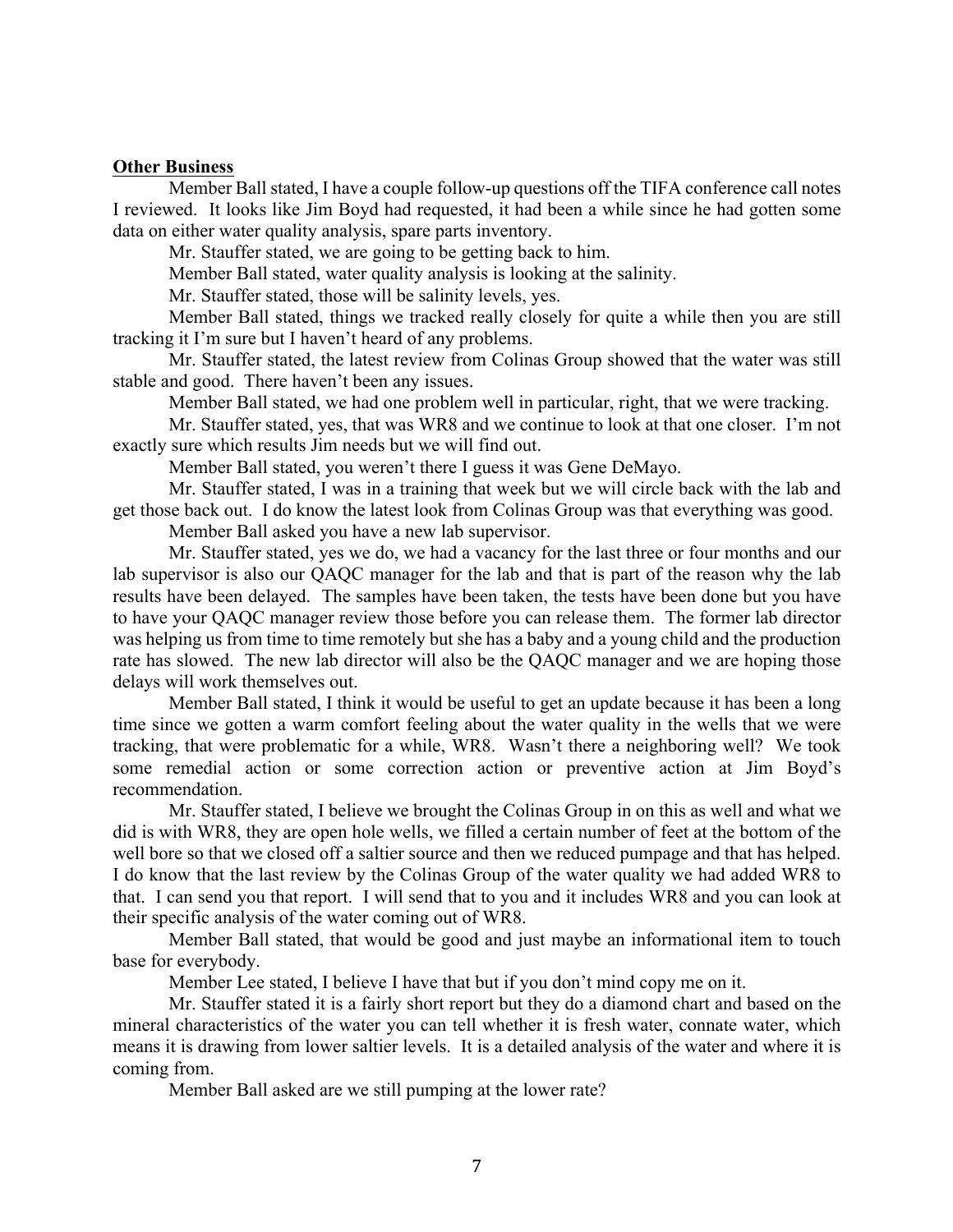Mr. Stauffer stated, we are. When we added WR8 because that one wasn't typically looked at, we added all the results so you will get years' worth of data all on the WR8 plot and I wanted to make sure we had that so we could see any kind of trends. You can see it is fairly stable over the monitoring period.

Member Ball stated the only other item I had was a question and maybe a discussion with the city attorney. This is our first meeting here at city hall. We always have an item on here for public comment and these meetings are open to the public but it occurred to me especially in this venue at city hall maybe more so than where we were that if we do get public in attendance we don't have any policy how to manage their input in a reasonable way. For example, at the council, CRA, maybe other boards too, is it different for every board?

Mr. Broome stated, they each have their by-laws and how they run the meetings. The guests typically follow the guidelines of the council

Member Ball stated I think Farmton is a part of this conversation too. If we were to get an individual in attendance who wanted to get on a soapbox and spend 30-minutes of our time talking about what we are doing wrong with the wellfield, we sit and listen right now because we have no policy?

Mr. Laughlin stated, tell them they have 3-minutes. I don't know that we have the policy set in stone.

Mr. Broome stated, we do not have one that governs TIFA, LLC because it is not a city board or committee. If you want to have some policies, you should have the discussion and talk about it.

Member Ball asked what restrictions are we under as an LLC and how we accommodate public input? We must accommodate public input?

Mr. Broome stated, yes, it is a public meeting.

Member Ball stated, I suggest that because I believe our opportunity to get interest in what we are doing is higher and that is not necessarily a bad thing, is that we have a jointly developed mindset on how we are going to handle public input.

Mr. Laughlin stated, we typically manage community development districts and I have monthly board of supervisors' meetings and they have a procedure adopted by the board early on. It has all those things as to how to handle public comment, it mentions 3-minutes per person.

Mr. Broome stated bring it back to the next meeting.

Member Ball stated, I would ask you to do that and also say that we should not have to entertain public comments that have nothing to do with TIFA or its business. Would you agree, counselor? If there is an agenda item somebody wants to speak on they are supposed to limit their comments.

Mr. Broome stated, the way the city and CRA is, they do have a particular open forum and it doesn't have to be related to anything on the agenda, it is just an open forum and you can say what you want. When you are under an agenda item it has to relate to the agenda item.

Mr. Laughlin stated, typically, my other meetings have an audience comments section at the beginning and audience comments at the end. At the beginning that is if there are any questions on agenda items otherwise you have to wait until the public comment section at the end of the meeting and that is an open comment that could be about anything. As far as individual items typically the board members will have their discussion and move on and it is up to them if they want to take public comment. Sometimes they will make decisions and move on even though residents have things to say or they will let the residents have their input then make their decision.